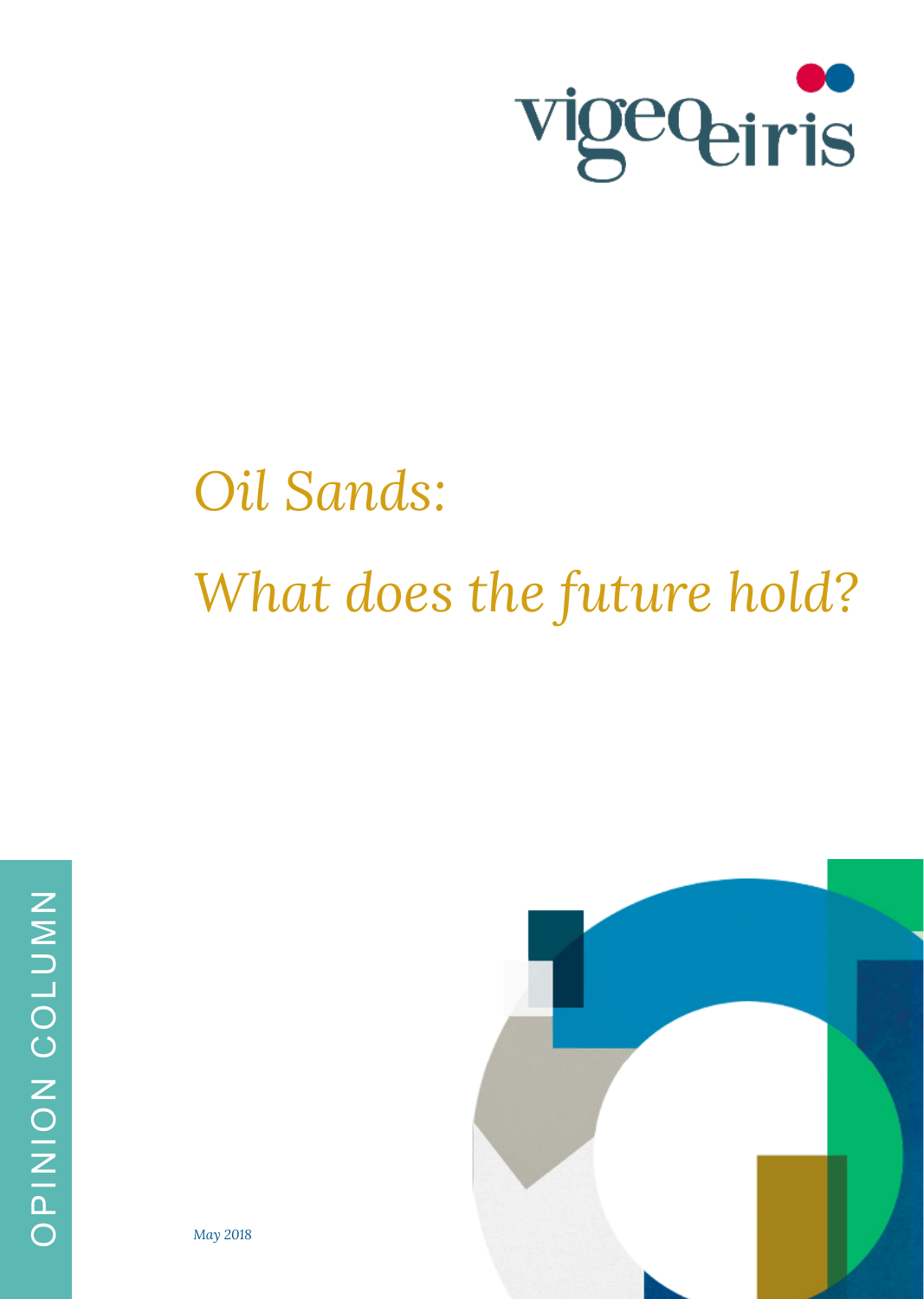

# *Introduction*

*Oil sands are deposits of clay, sand, water and bitumen – i.e. oil in a solid or semisolid state. Bitumen requires unconventional extraction methods to get it to the surface, and 'upgrading' to convert it into synthetic crude oil. Most of the world's oil sand resources (about 80%) are located in Alberta, Canada1 .*

*The oil sands industry receives much international criticism because of its heavy social and environmental impact, which can in turn generate complex legal, regulatory and social risks to shareholder value.*

*The future of the oil sands industry remains uncertain. While the low price of oil has pushed some energy companies out of Canadian oil sands, and controversies surrounding the resource have also affected banks, fossil fuels and oil sands in particular remain an important source of revenue and energy for Canada.* 

*This paper examines the social and environmental impact of oil sands production, providing insights from Vigeo Eiris' research and analysing different perspectives on future industry developments.*

*23 out of 161 oil & gas companies included in Vigeo Eiris' research universe were identified as having involvement in oil sands operations. An observation that might seem paradoxical is that companies in Alberta demonstrate particularly well formalised commitments backed by a wide range of KPIs. This behaviour is explained by a close public scrutiny and Alberta's strong regulatory system and compliance requirements.*

1 "Oil Sands" - Geology.com website - accessed 14/06/2017 "BP and Shell: Rising Risks in Tar Sands Investments, Platform and Greenpeace" - 2008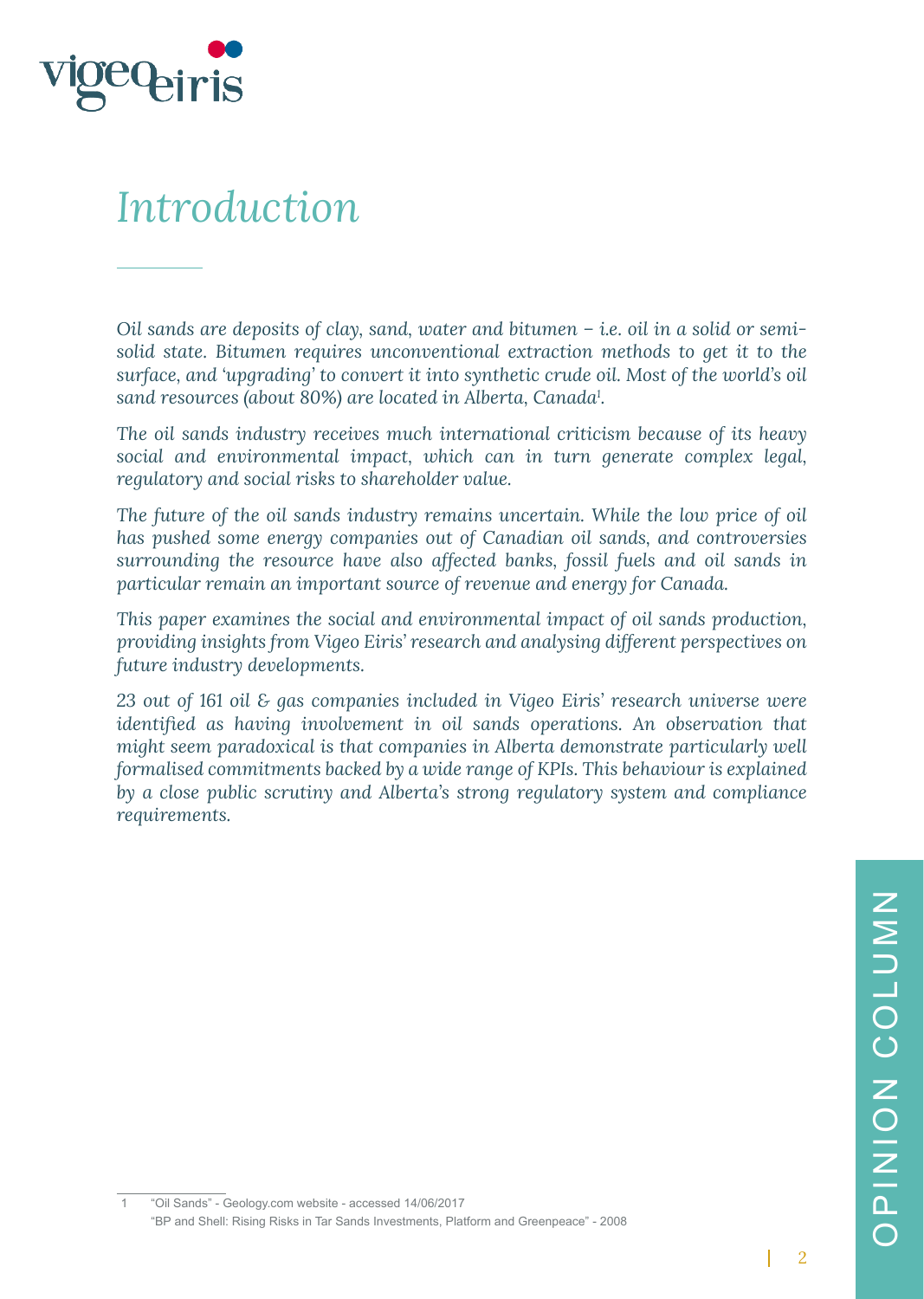

## *How oil sands are used to produce petroleum products*

#### *Extraction*

The bitumen found in oil sands can rarely be pumped straight from the ground in its natural state to use as conventional oil. There are two main ways of extracting bitumen:

- 1. Surface mining is done to extract bitumen that lies close to the surface. The area is stripped of layers of vegetation and earth, and large openpit mines are created from which the bitumen is removed with large shovels and trucks. At the processing plant, the oil sand is crushed and treated with hot water and chemicals to release the bitumen.
- 2. More than 80% of oil sand reserves are located beneath the surface and require an in-situ method of extraction. Steam-assisted gravity drainage (SAGD) is the most common method of in-situ extraction: steam is injected into a horizontal well, sending heat to reduce the bitumen's viscosity. The bitumen is then forced to the surface to be cleaned $\mathfrak{t}.$

#### *Upgrading*

Too heavy to be sent directly to a conventional refinery, the bitumen extracted from oil sands is upgraded by fractionation and chemical treatment into synthetic crude oil. It can then be refined into petroleum products.

#### *Refining*

Refineries convert raw crude oil into final products such as fuels (e.g. gasoline, kerosene and diesel) and other consumer products such as oil lubricants and asphalt. Refineries have to be modified to handle heavier crude streams and become 'highconversion refineries'.

### *Environmental, social and economic concerns raised by oil sands production*

Oil sands have been a recent source of public debate and even political conflict. Whilst oil sands production has driven rapid economic growth in certain regions including Alberta, there is increasing concern that this growth is also causing unprecedented ecological harm. The United Nations Environment Programme identified Alberta's oil sand mines as one of 100 key global 'hotspots' of environmental degradation. In Canada, major environmental NGOs and local First Nations representatives have started to call for a moratorium on new oil sands projects until the associated environmental destruction can be mitigated. At the same time, prominent political observers have publicly argued that oil sands development is proceeding at a rate that is not economically and socially beneficial for Alberta.

Here is an overview of the major environmental, social and economic problems that are part of the debate over the future of the oil sands industry.

#### *Greenhouse gas (GHG) emissions*

The nature of oil sands make them very energyintensive to produce – energy is needed to transport the earth, break it down into smaller pieces and heat the water used in the separation process. Deeper sources of oil that are extracted in-situ require even more energy: to produce steam and inject it underground, so that the oil can be heated to the point it can be pumped to the surface<sup>2</sup>. Upgrading is also an extremely energy-intensive process: it takes about 500 cubic feet of natural gas to upgrade a barrel of oil sands bitumen to the stage where it can be refined<sup>3</sup>.

Consequently, oil sands take far more energy to extract and refine than conventional oil: numerous studies have shown that its production is 3-5 times more greenhouse gas intensive. Oil sands represent Canada's fastest growing source of

<sup>2</sup> "Why Water Is a Problem for the Oil Sands" - "Alberta Venture" Magazine - accessed 14/06/2017 "Analysis shows increased carbon intensity from Canadian oil sands" - the U.S. Department of Energy - 26/06/2015

<sup>&</sup>quot;What are Oil Sands", "Oil Sands Development" -Canadian Association of Petroleum Producers' website - accessed 14/06/2017

<sup>3</sup> "BP and Shell: Rising Risks in Tar Sands Investments, Platform and Greenpeace" – 2008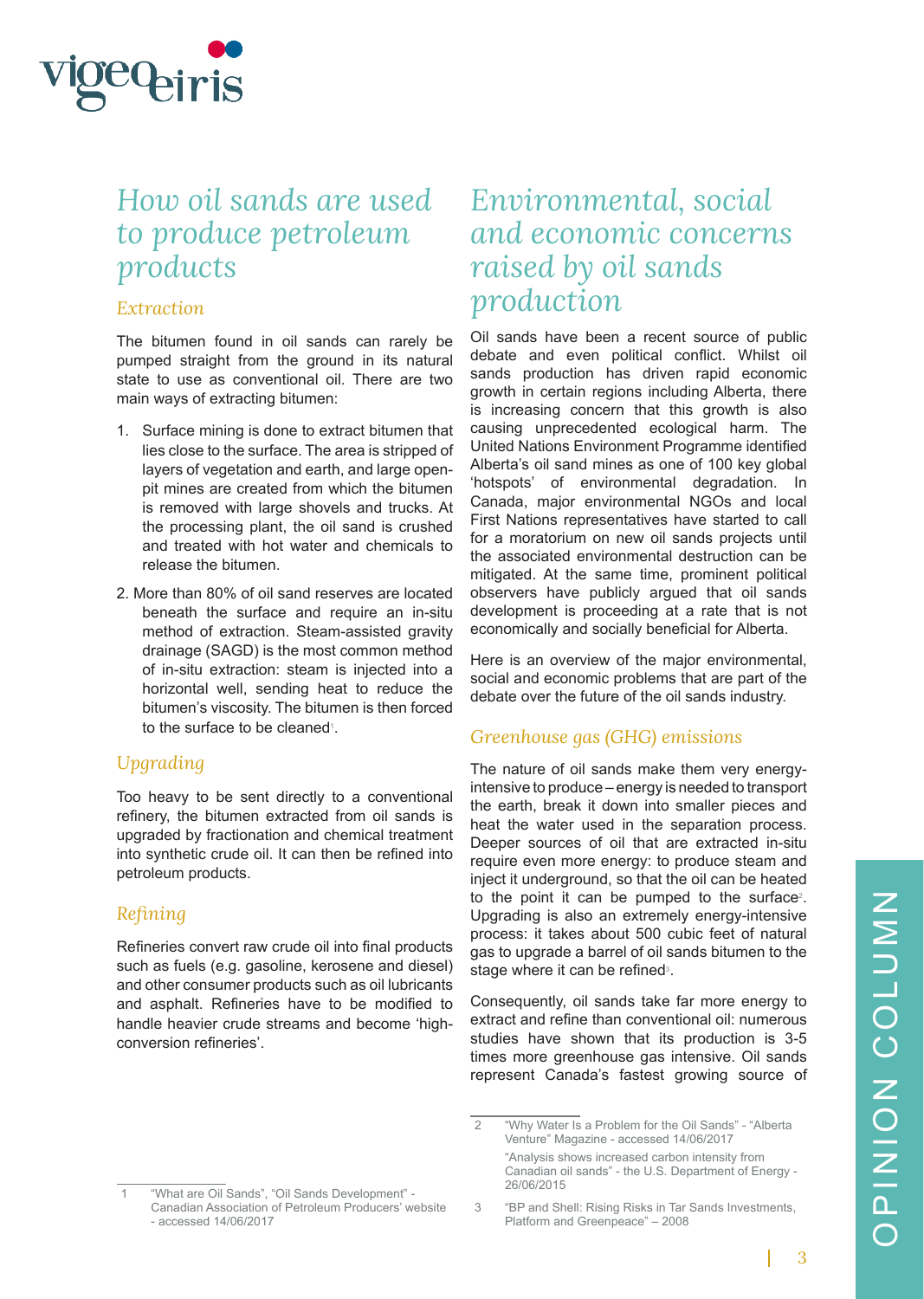

greenhouse gases, with production accounting for 14% of Canada's total GHG emissions in 2014, up from 8% in 2011<sup>,</sup> Moreover, 80% of oil sands' climate impact comes from the release of carbon whenever the fuel is burned. As the released emissions contribute to global climate change incrementally, further expansion of oil sands will jeopardise emission reduction targets set by the 2016 Paris Climate Agreement to limit global warming to below 2 degrees Celsius $^{\circ}$ .

#### *Land disturbance and mine tailings*

The most visually recognisable environmental impact of oil sands production is the substantial land disturbance associated with surface mining, which is difficult to reclaim. The recovery process takes decades, and less than 1% of land disturbed by mining is 'certified reclaimed'<sup>3</sup> to date.

Oil sands mining operations also produce large volumes of waste in the form of mine tailings. Leakage from oil sand tailings ponds, which covered 176 square kilometres in 2014, have been one of the biggest public relations problems for the sector since they are viewed as a potential threat to groundwater. The water in these ponds is acutely toxic to any aquatic or wildlife that come into contact with it. Federal research published in 2014 revealed that toxic chemicals from Alberta's oil sand tailing ponds were leaching into groundwater and seeping into the Athabasca River. Previous studies have estimated seepage at 6.5 million litres a day from a single pond. Tailing ponds take decades to solidify and are especially difficult to reclaim. The first tailing pond in the oil sands industry which started in 1967 has only recently been reclaimed to a solid state. The public is increasingly sceptical of producers' ability to manage mine tailings over the long term<sup>4</sup>.

#### *Water use*

A large amount of water is required to process oil sands. A study found that 2.8 litres of water was required to obtain a litre of bitumen using in-situ drilling, while surface mining required 28.5 litres

- 3 "The Future of the Canadian Oil Sands" -The Oxford Institute for Energy studies - February 2016
- 4 "Profiling Oil Sands Mixtures from Industrial Developments and Natural Groundwaters for Source Identification" - Environmental Science and Technology Journal - 21/01/2014

of water per litre of bitumen. For comparison, 0.2 to 5.8 litres of water is required to produce a litre of conventional oil. The threat to water resources seems even more likely as production shifts towards in-situ methods that use brackish and saline groundwater that is treated before being turned into steam. Groundwater levels could easily become stretched as pumping levels increase, and adjacent freshwater aquifers could also face important ecological and social impacts. Developing oil sands extraction projects in countries with drier climates or in regions of water scarcity will exert increasing pressure on local water resources and could potentially result in competition with other users, such as those involved in crop production or the maintenance of aquatic ecosystems<sup>5</sup>.

#### *Air pollution*

Upgrading bitumen contributes significantly to air pollution, with SOx (Sulphur Oxide) emissions making up 8.7 % of Canada's total. Also of concern is the issue of soil and lake acidification from the presence of NOx (Nitrogen Oxide) and SO2 (Sulphur Dioxide). The soils of northern Alberta and the nearby lakes of the contiguous province of Saskatchewan are highly sensitive to acid deposits and have little buffering capability $^{\circ}$ .

According to a study published in the Nature Journal in 2016, Canada's oil sands operations are one of the biggest producers of secondary organic aerosols7 in North America. The researchers found that oil sands production emitted between 55 and 101 metric tonnes of secondary organic aerosols per day. Aerosols from urban and industrial pollution are of concern to scientists because they can affect regional climate patterns, and have also contributed to Arctic warming. Scientists are still trying to understand the health effects these particles can trigger when inhaled; previous studies have linked them to lung cancer, cardiovascular disease and diabetes $^{\text{\tiny{8}}}$ .

- 5 "Environmental consequences of oil production from oil sands" - Research article - 02/02/2017
- 6 "The Future of the Canadian Oil Sands" The Oxford Institute for Energy studies - February 2016
- 7 Secondary organic aerosols a component of atmospheric particulate matter formed by oxidation of low-volatility organic vapours (from mined oil sands material in this case)
- "Oil sands operations as a large source of secondary organic aerosols" - Research article published on Nature - 25/05/2016

<sup>1</sup> "Environmental consequences of oil production from oil sands" - Research article – 02/02/2017

<sup>2</sup> "Climate on the Line: Why new tar sands pipelines are incompatible with the Paris goals" - Oil Change International - January 2017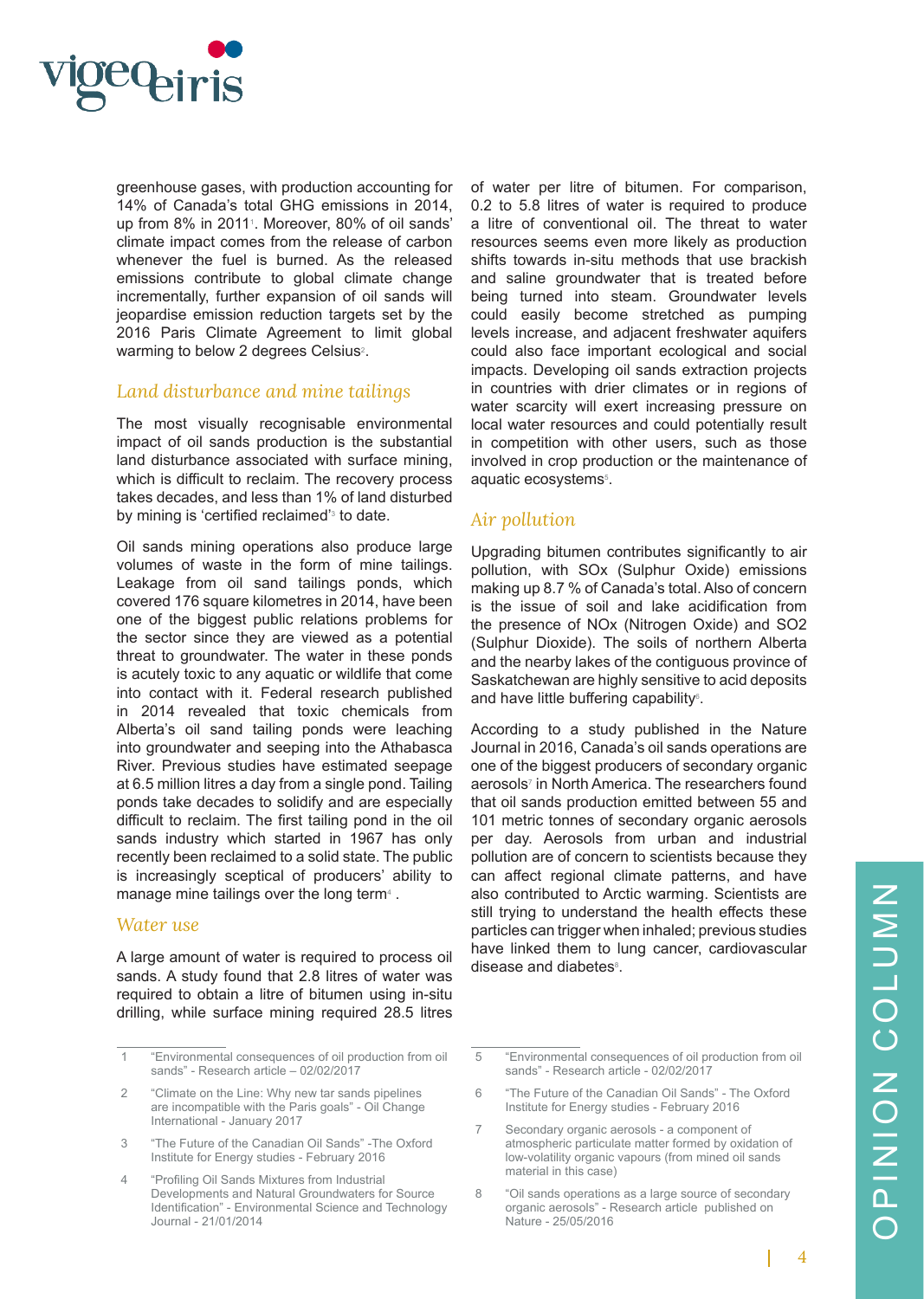

#### *Impact on indigenous peoples*

Indigenous communities living around oil sands development sites have been warning for years that industrial production has been polluting their land and ecosystems, threatening their health and way of life. Indigenous residents living and fishing downstream from the mines are concerned about water quality and the level of toxins present in both the water and the fish. Fishermen allegedly catch an increasing number of fish with deformities such as blisters, crooked tails, abnormal faces and eyes. It is also alleged that cancer rates are up. For example, five incidents of bile-duct cancer have been recorded among the 1,000 residents of Fort Chipewyan community; the illness is so rare it usually affects no more than 1 in 100,000 people 1 . According to the Natural Resources Defence Council, biliary cancers have been linked to petroleum and to polycyclic aromatic hydrocarbons (PAHs) (chemicals in tar and soot) 2 .

Another alarming trend has been the decline of caribou 3 populations in the oil sands region of Alberta, as a result of deteriorations to their habitat from mining and in-situ infrastructure and exploration. This decline is significant for many aboriginal groups for whom caribou is an important part of the traditional diet. A lawsuit was filed in March 2017 by the Canadian Parks and Wilderness Society (CPAWS) against the federal environment minister, asserting that the Government of Canada is not following its own rules about protecting caribou. Furthermore, fearing that further oil sands development would damage the environment, Canadian First Nations and U.S. tribal communities signed a treaty at the end of 2016 to fight the development and distribution of oil sands products from Alberta 4 .

- 2 "Canadian Aboriginal Concerns with Oil Sands" The Pembina Institute - September 2010
- 3 The federal government's Committee on the Status of Endangered Wildlife in Canada lists Alberta's mountain caribou as endangered, or at imminent risk of extinction, and its boreal caribou as threatened. The east side of the Athabasca River herd of caribou, for example, has declined 71% since 1996 - "Canadian Aboriginal Concerns with Oil Sands" - The Pembina Institute - September 2010
- 4 "CPAWS files lawsuit against Government of Canada for allegedly not following caribou protection rules" - JWN News - 20/04/2017

<sup>1</sup> "Alberta tar sands pollution suspected in rare cancer cases" - PRI - 19/02/2015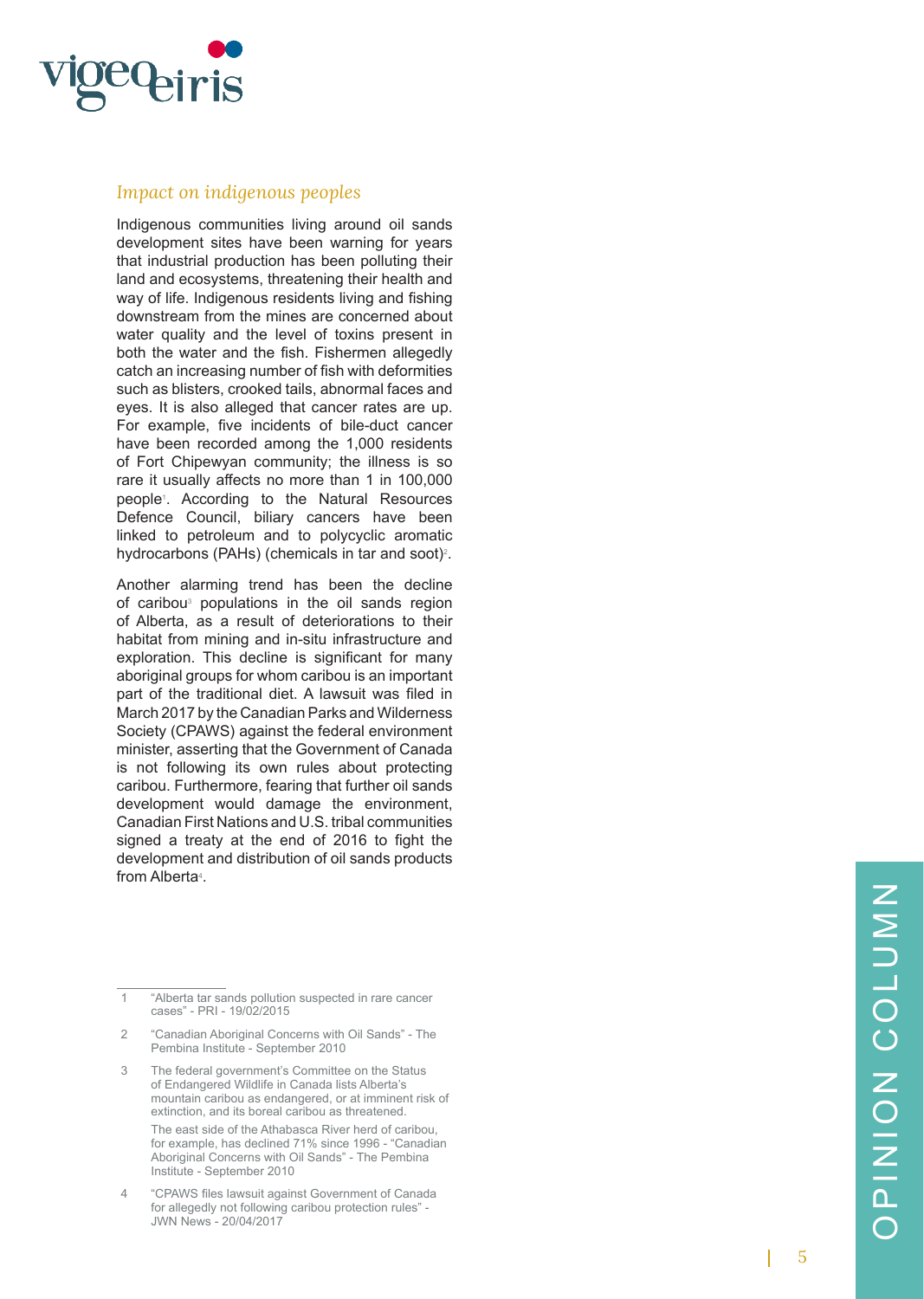

# *Dim prospects for growth*

Oil sands investments have generally resulted in substantial losses over the past ten years. Disappointed with the performance of the oil and gas industry in Canada, investors have been fleeing oil sands stocks since 2011. BlackRock Asset Management decided to close the oil sands exchange-traded fund (ETF) in August 2015. Royal Dutch Shell, ConocoPhillips, Marathon Oil and Statoil have sold off oil sands properties to Canadian buyers<sup>1/2</sup>.

As one of the most expensive and least efficient oil production methods, oil sands face other obstacles to capital growth such as the low-cost oil market. Lower crude oil prices in recent years have undermined the economic viability of oil sands production, with the average price of oil being well below the break-even point for producers. Based on the Canadian Energy Research Institute annual estimates, break-even costs for oil sands producers stood at USD 60.5/barrel for SAGD crude including processing and transportation. The equivalent for mined crude was USD 75.73/ barrel. These do not compare favourably with 2017's average WTI price of USD 49.61/barrel3/4. Also, according to the Canadian Association of Petroleum Producers, the long-term forecast for oil sands output in 2030 has fallen to 3.7 million barrels per day (bpd) down from 5.2 million bpd $^{\rm 5.}$ 

It is also worth noting the concept of 'stranded assets', describing assets that have become obsolete or non-performing ahead of their useful life, and must be recorded on a company's balance sheet as a loss of profit. Canada's oil sand reserves are alleged to be in the process of becoming stranded assets. The independent financial think

- 1 "The Future of the Canadian Oil Sands" The Oxford Institute for Energy studies - February 2016 "Canadian operators buy oil sands assets as foreign groups retreat" - Financial Times - 02/04/2017 "Exxon Relents, Wipes Oil Sands Reserves From Its Books" - InsideClimateNews - 23/02/2017
- 2 "Exodus From Canada's Oil Sands Continues as Energy Giants Shed Assets" - InsideClimateNews - April 2017
- 3 "Lower-for-Longer Crude Prices Threaten Oil Sands Investment" - Morningstar Commodities Research - 15/03/2017
- 4 https://www.statista.com/statistics/266659/west-texasintermediate-oil-prices/
- 5 "Once Unstoppable, Tar Sands Now Battered from All Sides" - Yale School of Forestry and Environmental studies - 1/02/2016

tank Carbon Tracker estimate that up to USD 220 bn worth of Canada's oil sands reserves are at risk of becoming unrecoverable.

Furthermore, the increasing availability of competing energy sources such as oil shale, gas and renewable energy are deterring investors' interest in oil sands. In fact, Grafton Asset Management Inc., a firm that originally brought foreign investment into Canada's oil and gas industry, is looking to add alternative energy to its portfolio for the first time as it readies itself for the decline of fossil fuels. Bidding on new renewable energy projects in Alberta, Shell has started working on a project to turn vegetable products into diesel fuel in Alberta. It is also working with auto-manufacturers on plans for a hydrogen fuel-cell network<sup>6</sup>. According to a 2014 report by Clean Energy Canada, renewable energy growth in Canada produced more jobs than the oil sands industry<sup>∞</sup>.

| Proportion of<br>turnover<br>from oil sands<br>extraction<br>(thresholds) | Companies                                                                                                                                                                                                                                                                                                                                 | Country                                                                                                                                             | Number         |
|---------------------------------------------------------------------------|-------------------------------------------------------------------------------------------------------------------------------------------------------------------------------------------------------------------------------------------------------------------------------------------------------------------------------------------|-----------------------------------------------------------------------------------------------------------------------------------------------------|----------------|
| $0 - 10%$                                                                 | <b>Chevron Corporation</b><br><b>ConocoPhillips</b><br><b>Exxon Mobil</b><br><b>Gulfport Energy</b><br>Occidental Petroleum<br><b>Murphy Oil</b><br>Total<br>Maurel et Prom<br>PetroChina<br>China Petroleum & Chemical<br><b>CK Hutchison Holdings</b><br>Japan Petroleum Exploration<br><b>Baytex Energy</b><br><b>PTT</b><br><b>BP</b> | USA<br>USA<br>USA<br><b>USA</b><br><b>USA</b><br><b>USA</b><br>France<br>France<br>China<br>China<br>Hong Kong<br>Japan<br>Canada<br>Thailand<br>UK | 15             |
| 10-20%                                                                    | Canadian Natural Resources<br>Devon Energy                                                                                                                                                                                                                                                                                                | Canada<br>USA                                                                                                                                       | $\mathfrak{p}$ |
| 20-33%                                                                    | Cenovus Energy<br>Marathon Oil                                                                                                                                                                                                                                                                                                            | Canada<br><b>USA</b>                                                                                                                                | $\mathfrak{p}$ |
| 33-50%                                                                    | <b>Husky Energy</b><br><b>Imperial Oil</b><br><b>Suncor Energy</b>                                                                                                                                                                                                                                                                        | Canada<br>Canada<br>Canada                                                                                                                          | 3              |
| $>= 50%$                                                                  | <b>MEG Energy</b>                                                                                                                                                                                                                                                                                                                         | Canada                                                                                                                                              | 1              |



- 6 As Sun Sets on Canada Energy, Grafton Eyes Renewables" - Bloomberg - 5/01/2017
- 7 "Tracking the energy revolution" report published by Clean Energy Canada - December 2014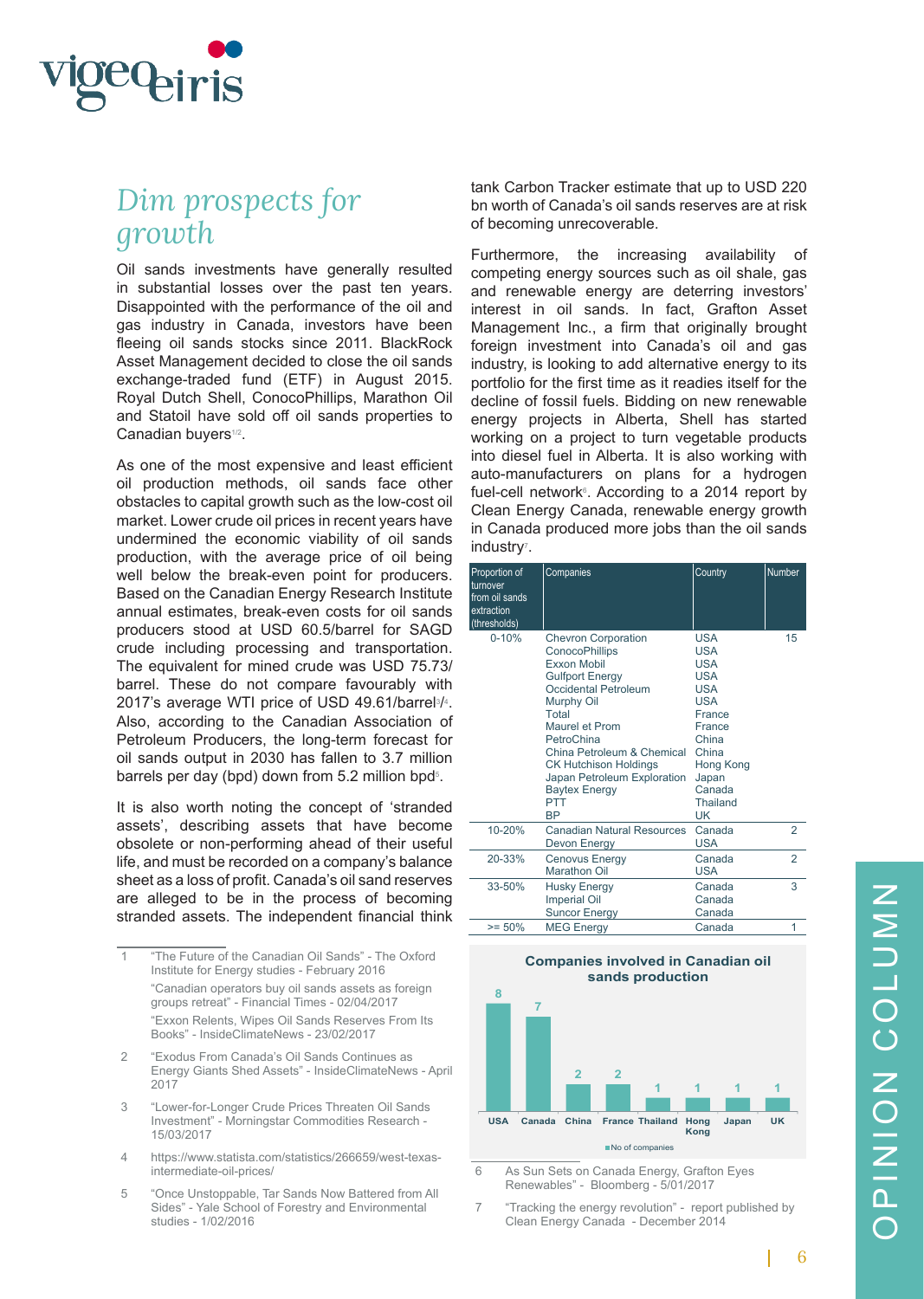

### *How does Vigeo Eiris assess the impact of oil sands companies?*

The environmental impact of oil sands companies are assessed by Vigeo Eiris in the sustainability criteria *'Pollution prevention and Control', 'Protection of biodiversity', 'Protection of water resources', 'Energy use and GHG emissions', 'Management of non-greenhouse gas emissions',*  and *'Waste management'*.

Vigeo Eiris' *Controversial Activities Screening*  also collects data on oil and gas companies' involvement in oil sands extraction and production, and the level of their involvement depending on the proportion of revenue they derive from this activity. As of 07/09/2017, 23 companies were identified as having involvement in oil sands, the majority of which are Northern American.

Vigeo Eiris analysed how companies with over 10% involvement in oil sands address the environmental issues they face. These include American *Marathon Oil* and *Devon Energy*  and Canadian *Cenovus Energy*, *Husky Energy*, *Imperial Oil*, *Suncor Energy*, *MEG Energy*, and *Canadian Natural Resources*.

*MEG Energy*, the company with greatest involvement in oil sands production, displays the worst performance of all companies under review with the lowest score of 18 in the Environment domain. The company did not report on measures to reduce waste, NOx and SO2 emissions, energy consumption and related GHG emissions. There was also no reporting on the prevention and control of industrial accidents and pollution.

All other companies display weak to limited performance in the Environment domain, with the majority (6 out of 8) demonstrating increased GHG emissions. It is worth noting that 5 of the 8 companies with oil sands involvement display higher scores in the Environment domain compared to all other North American oil and gas companies under review. This can be linked to stricter regulatory requirements and greater pressure for improved environmental performance. Three notable examples include *Suncor Energy*, *Cenovus Energy* and *Canadian Natural Resources*.

*Suncor Energy* is the top performer in the area of environmental strategy (with a score of 67/100), protection of water resources (51/100) and management of non-GHG emissions (66/100). The company set quantitative targets with clear timeframes and baselines to improve energy efficiency, to reduce fresh water consumption, and to increase the reclamation of disturbed land. The company achieved reductions in water consumption, wastewater Chemical Oxygen Demand and emissions of NOx, SO2 and VOCs.

*Cenovus Energy* is the top performing company in the area of biodiversity protection, displaying robust performance (54/100). It has implemented protection strategies for endangered species and land rehabilitation programmes. The company has also used innovative measures to manage its water consumption compared to its peers. Over 84% of water used in steam production at the Foster Creek and Christina Lake oil sands projects came from recycled water. The company's Wedge Well™ technology helps increase the total recovery of oil, whilst lowering net environmental impact. It allows more bitumen to be accessed using less steam, and therefore requires less water and gas to create the steam.

*Canadian Natural Resources* achieved positive results in the majority of key environmental areas. It managed to decrease spill volumes and oil content in discharged water. The company's water consumption, SO2 emissions, GHG emissions (including from flaring and venting) and production of hazardous and non-hazardous waste decreased as well.

It is interesting to observe that the four companies with highest biodiversity protection scores are all Canadian companies with involvement in oil sands. As suggested above, this can be linked to Alberta's rigorous regulatory system and strong compliance requirements. Comparing the regulatory levels in Alberta with those in the US Gulf Coast, Mexico, Russia and Africa, as well as the National Oil Companies of Southeast Asia, South America, China and the Middle East, reveals that Alberta is a global leader in driving environmental responsibility and compliance<sup>1</sup>.

<sup>&</sup>quot;An International Comparison of Leading Oil and Gas Producing Regions" – WorleyParsons & Canadian Association of Petroleum Producers – 2014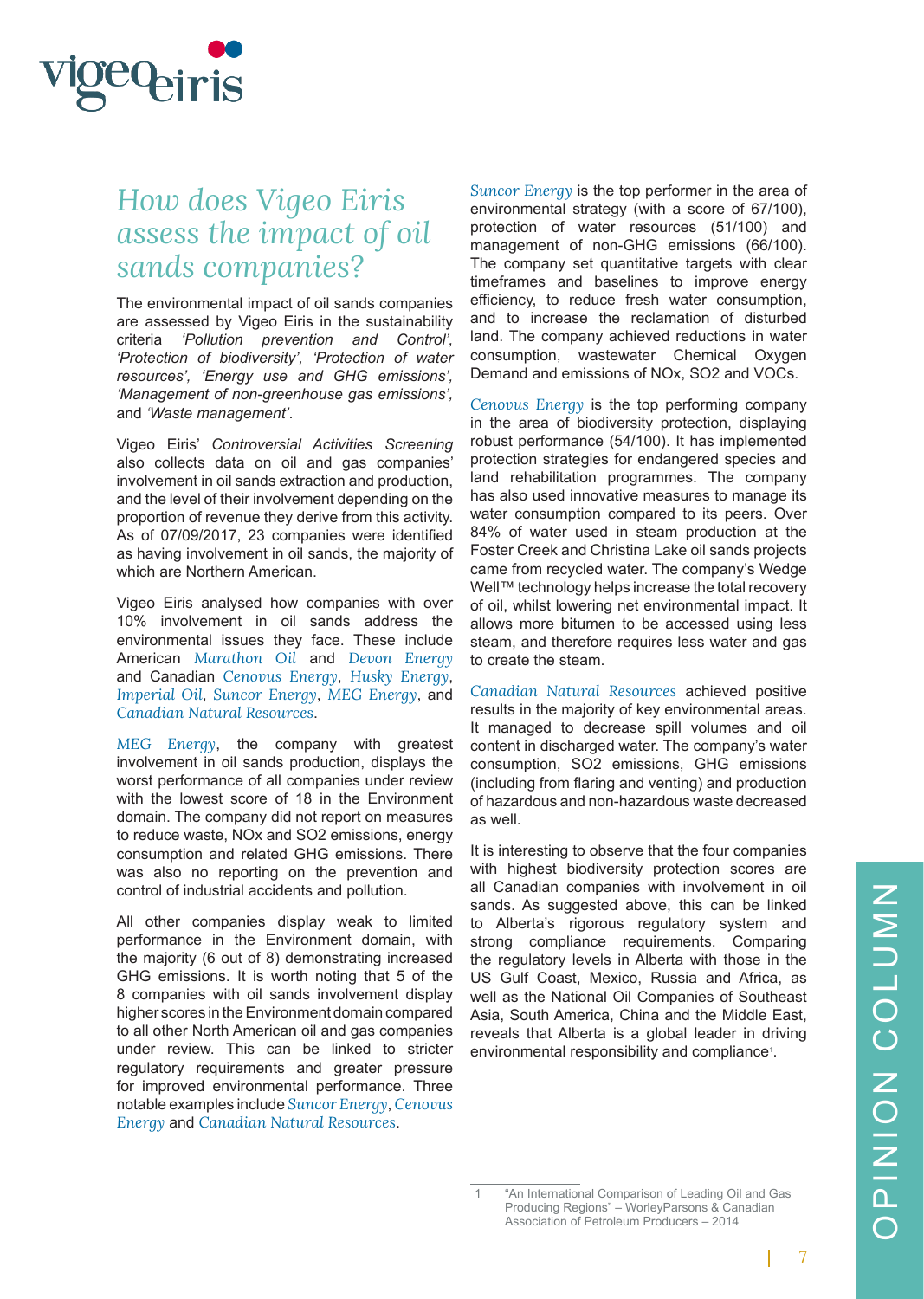

Banks are increasingly becoming the focus of protests and campaigns for their role in financing fossil fuel projects. Based on *Vigeo Eiris' Controversy Database*, 28 banks were identified as financing oil sands between 2014 and 2016 (4 Chinese, 15 European and 9 American banks). Whilst the majority of financial institutions under review are not responsive on this issue, some banks have already taken important steps towards tackling climate change by announcing their commitment to stop funding oil sands projects at the One Planet Summit held in Paris in December 2017.

*Credit Agricole* committed to excluding all oil sands projects as these are incompatible with the goal of combatting climate change, and represent an economic risk for investors.

*Société Générale* announced that it would no longer finance the production of oil from oil sands anywhere in the world.

*Groupe BPCE/Natixis* pledged to no longer finance anywhere in the world:

- exploration and production projects concerning oil extracted from oil sands;
- $\triangleright$  infrastructure projects (pipelines, terminals etc) primarily devoted to transporting or exporting oil extracted from oil sands;
- companies whose revenues primarily rely on the exploration, production, transport, storage or export of oil extracted from oil sands.

*AXA* announced the divestment of over EUR 700 m from the main oil sands producers and associated pipelines, and the discontinuation of further investments in these businesses.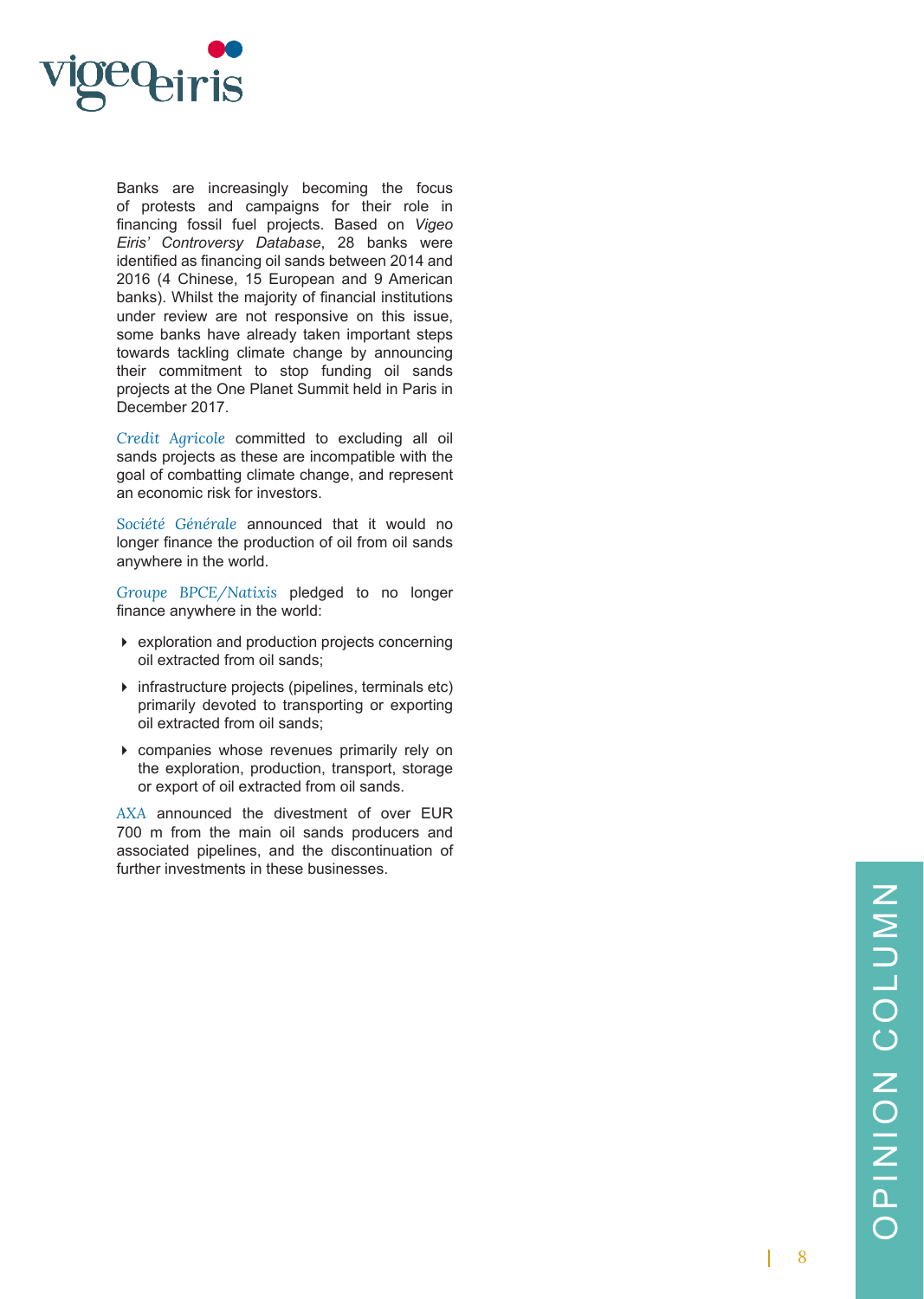

# *Conclusion*

*As observed, the risks for oil sand investors are numerous. Under the Paris Climate Agreement, there is even greater pressure on Canada to limit its carbon emissions. Though producers have spent billions to reduce both local pollution and greenhouse gas emissions, oil sands production still creates more land disturbance, uses more water, and emits more greenhouse gases per barrel than conventional oil production.* 

*The lack of experience on land reclamation and the debate on oil sands impact shows that companies have not yet established effective mitigation methods. Major oil sands projects must tackle significant labour market fluctuations, volatile energy (natural gas) costs, project delays, uncertain regulatory and legal burdens due to increasing allegations of health issues, as well as allegations of violations to indigenous people's constitutional rights. These factors coupled with increasing costs from the mitigation of environmental and social risks, and low oil prices are unlikely to attract many investors. This does not bode well for oil sands growth in a relatively oversupplied world where competing energy sources are lowering their costs and opening market access (e.g. US tight oil*<sup>1</sup> *). Furthermore, an increasing number of energy and environment*  experts take the view that a year of cancelled projects in 2016, steady expansion of *renewable energy and more concerted international action to slow global warming could indicate the end of oil sands megaprojects*<sup>2</sup> *. Bank announcements after the One Climate Summit in December 2017 only serve to confirm this view.* 

Tight oil (also known as shale oil) is conventional oil that is found within reservoirs with very low permeability, often shale or tight sandstone. Production of this oil requires hydraulic fracturing to create sufficient permeability to allow oil to flow at economic rates

<sup>2</sup> "Once Unstoppable, Tar Sands Now Battered from All Sides" – Yale School of Forestry and Environmental studies – 1/02/2016